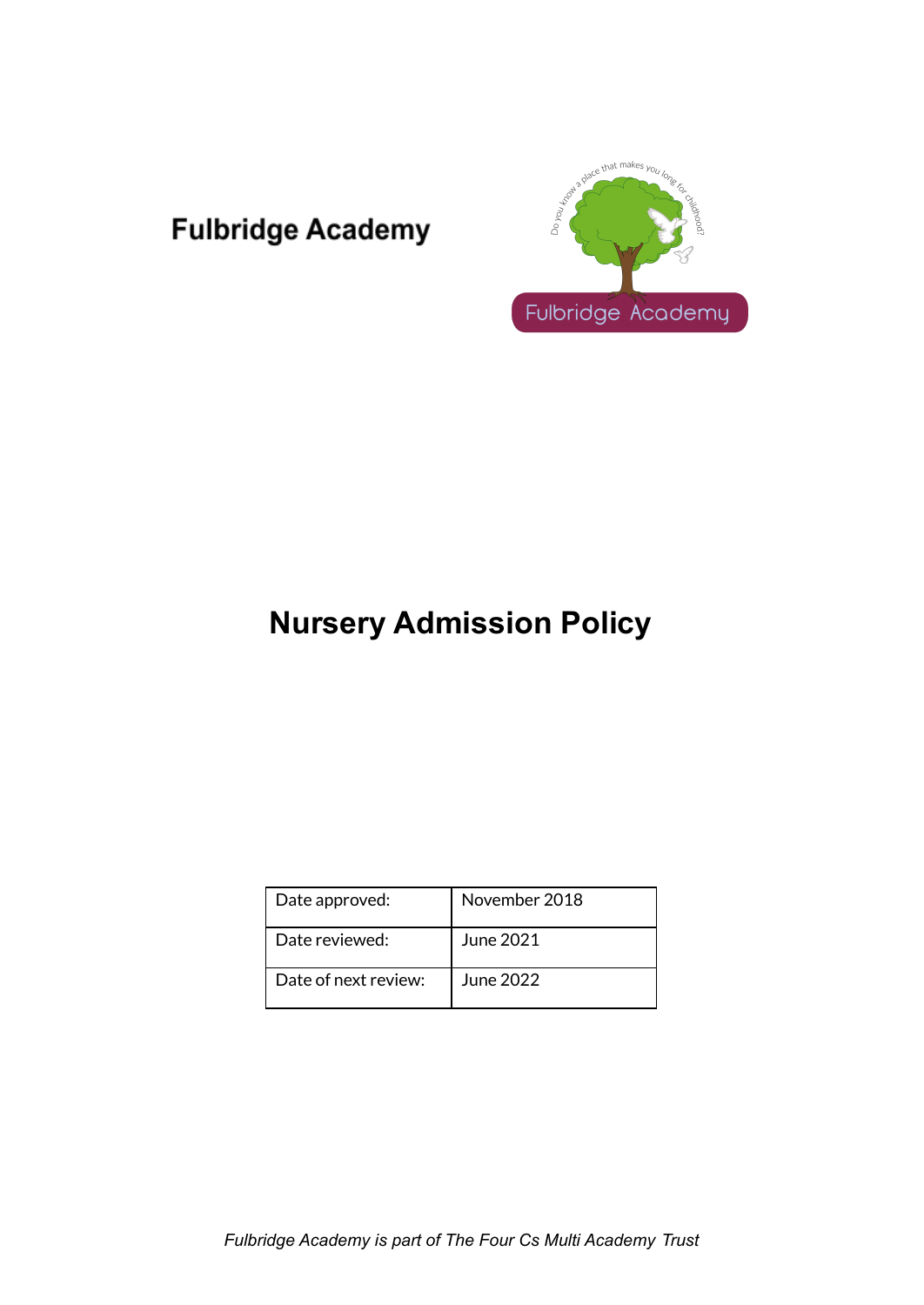### **CONTEXT**

Magic Kingdom is a maintained nursery which is part of the Fulbridge Academy. It provides a provision of 15 hours per week in either a morning or afternoon session. Each session can offer a maximum of 32 spaces for the morning session and 32 spaces for the afternoon session. This number is reviewed regularly and depends on staffing available and demand in the community for Nursery places. The nursery is normally at full capacity every September, but should places become available after September they will be filled from the waiting list.

This document outlines the process and policy that applies to Fulbridge Academy's maintained nursery class Magic Kingdom.

The legal definition of a nursery-aged child contained in the 1944 Education Act is any child who has not yet reached statutory school age, i.e. five years old. In Magic Kingdom, all three and four year old children are entitled to 15 hours per week of free childcare for 38 weeks per year. This is a total of 570 hours of free early education each year. Children can start their free childcare in Magic Kingdom, in the term following their third birthday, until they take up their school place in Reception.

#### **ALLOCATION OF PLACES**

Places are allocated by the Governing body, the main allocation is done at the beginning of May, the governors will meet on the nearest available day to May 1. Places are offered according to our admissions criteria, any children not offered a place will be asked if they want to remain on our waiting list.

Any applications after May 1 are allocated by using the oversubscription criteria.

Magic Kingdom's oversubscription criteria is : -

1. The governors will admit a looked after child, or a child who was previously looked after but immediately after being looked after became subject to an adoption, residence, or special guardianship order. A looked after child is a child who is (a) in the care of the local authority (b) being provided with accommodation by a local authority in the exercise of their social services functions (see definition in section 22 (1) of the Children Act 1989). 2.

2. The governors will admit children on social or medical grounds, where professionals have clearly identified that the Fulbridge Academy will best meet the needs of the child. (These applications must be accompanied by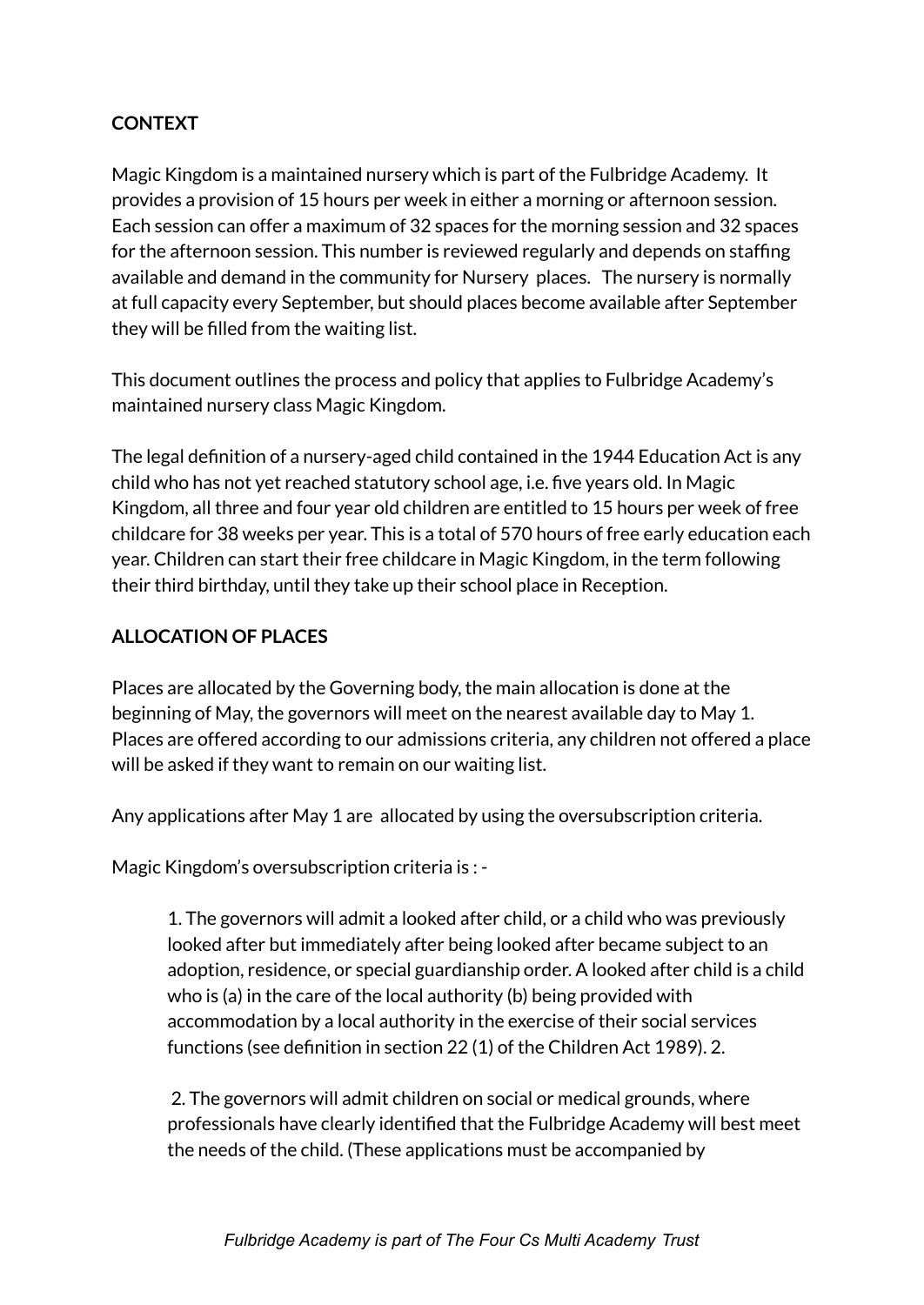documentary evidence from appropriate professionals within the Health or Social Services)

3. Children who are both living in the catchment area served by the academy (see Peterborough City Council website for address list) and have a sibling (sibling refers to a brother or a sister, half brother or sister, adopted brother or sister, step brother or sister, or the child of the parent/carer's partner where the child is living in the same family unit at the same address) at the time of admission. Up to date evidence of residency/home address may be requested by the academy from the parents at any time during the admissions process.

4. Children of members of staff providing that they have been employed for a minimum of 2 years. (This criteria was introduced in September 2019)

5. Other children living in the catchment area at the time of admission.

6. Children who do not live in the catchment area served by the academy, but who have a sibling of compulsory school age attending the school.

7. Other children whose parents have requested a place.

## **APPLICATION PROCESS FOR A NURSERY PLACE AT MAGIC KINGDOM**

Parents must formally apply for a place through the Fulbridge Academy's website, this must be done the term before their third birthday.

<https://www.fulbridgeacademy.co.uk/>

#### **HOW PARENTS ARE INFORMED**

When applications are received by Fulbridge Academy, confirmation is sent by e-mail or letter confirming their application and when we will write to them either:

- a) To offer a place
- b) To say they are on the waiting list

If a Nursery place is offered, parents will then confirm their acceptance and will be asked to complete an application form. A start date will be confirmed. Parents will then be invited into the Magic Kingdom to meet the staff working in the nursery and to share any information pertaining to their child.